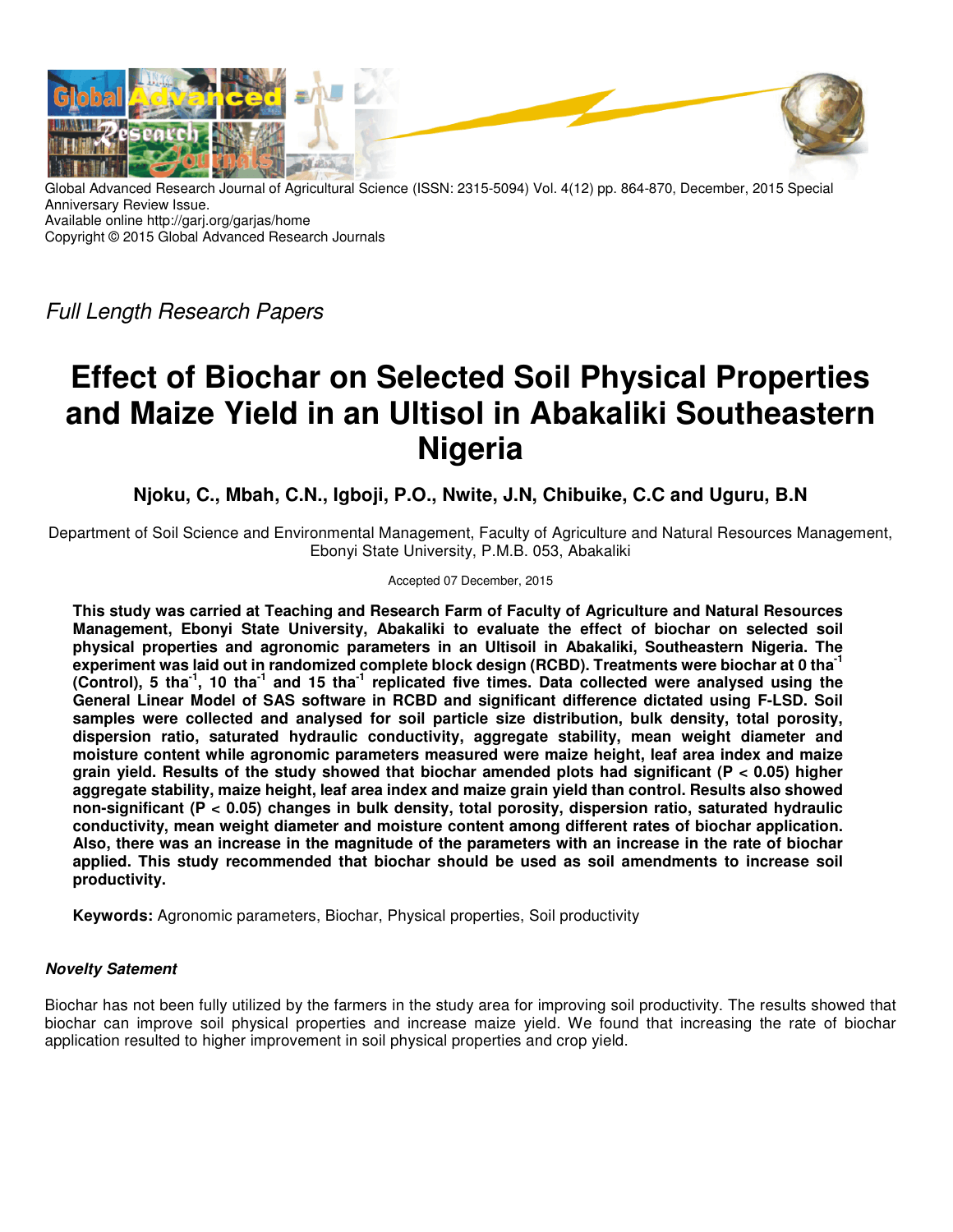## **INTRODUCTION**

Biochar, a by-product of the pyrolysis process, is biomass-derived black carbon intended for use as a soil amendment. It is analogous to charcoal manufactured through traditional or modern pyrolysis methods, and to black carbon found naturally in fire-ecosystems. Biochar is used as a soil amendment to improve soil nutrient status, C storage and/or filtration of percolating soil water (Lehmann and Joseph 2009). However, research has shown that application of biochar to soil may be more desirable as it can increase soil organic carbon (SOC), improve the supply of nutrients to plants and therefore, enhance plant growth and soil physical, chemical, and biological properties (Glaser et al., 2002; Lehmann et al., 2006; Rondon et al. 2007).

Biochar can be used as a soil amendment to improve soil quality and crop productivity in a variety of soils (Blackwell et al. 2009). This has been demonstrated primarily in soils that are highly weathered or degraded through agricultural activities (Glaser et al. 2002; Kimetu et al., 2008). Liang et al. (2010) reported high stabilization of organic material added to soils from a tropical environment containing aged charcoal. According to Glaser et al. (2002) improvements in soil water retention by biochar additions may only be expected in coarse-textured soils or soils with large amounts of macropores and that a large amount of biochar may be needed to apply to the soil before its water retention increases. Soil moisture retention improvement is an indirect result of alterations in soil aggregation and structure after biochar application (Brodowski et al. 2006). Biochar can affect soil aggregation through interactions with soil organic matter, minerals, and microorganisms; however, the surface charge characteristics and their development over time determine the long-term effect on soil aggregation. Piccolo and Mbagwu (1990); Piccolo et al. (1996) and Mbagwu and Piccolo (1997) have proved that increased surface area, porosity, and lower bulk density in mineral soil with biochar can alter water retention, aggregation, and decrease soil erosion. Incorporation of biochar into soil modifies soil physical properties such as soil structure, bulk density, porosity, texture, and particle size distribution. This affects important soil function such as water holding capacity, aeration and plant growth (Alkinson, et al., 2010). Biochar can alleviate soil compaction by decreasing bulk density, which increase porosity and accentuates favourable soil processes (Laird et al. 2010). Application of biochar as a soil amendment reduces tensile strength and penetration resistance (Chan et al., 2007; 2008; Busscher et al., 2010). In addition to improve soil mechanical properties, it also increase water infiltration rate, reduces runoff and decreases erosion (Asai et al.,

\*Corresponding Author's Email: chimarco2001@yahoo.com 2009). There is also improvement in water retention characteristics including available water capacity and field capacity (Lehmann et al. 2006; Chan et al. 2007; Asai et al., 2009; Chan and Xu, 2009; Laird et al., 2010; Brockehff et al., 2010). Biochar reduces saturated hydraulic conductivity in coarse textured soil and increases hydraulic conductivity in heavy textured soil by improving macropores (Brockhoff et al. 2010).

The main objective of this study is to determine the effect of biochar on soil physical properties, maize leaf area index and maize grain yield in an Ultisoil in Abakaliki, Southeastern Nigeria.

### **MATERIALS AND METHODS**

### **Study Site**

The experiment was carried out at the Teaching and Research Farm of the Faculty of Agriculture and Natural Resources Management, Ebonyi State University Abakaliki, Southeastern Nigeria. The area lies on longitude  $5^0$ 35 N - $6^0$ 45'N and latitude  $7^0$ 45'E –  $8^0$ 30' E in the derived savannah zone of southeastern Nigeria. The area is characterized by high rainfall and high temperature which ranged between 1800mm – 2000mm and  $21^{\circ}$ C – 29<sup>°</sup>C, respectively. The relative humidity of the area is between 60 – 80%. The soil is hydromorphic and belongs to the order Ultisol, within the Ezzamgbo soil association, derived from shale and classified as typic Haplustult (Federal Department of Agriculture and Land Resources, 1985). The soils have been noted to be acidic, low in organic matter status, cation exchange capacity and other essential nutrients, (Enwezor et al., 1988, Asadu and Akamigbo, 1990; Nnabude and Mbagwu 1999 and Ogbodo and Nnabude, 2004).

# **MATERIALS**

The major materials used for the experiment are biochar and maize (Oba super 11), which are purchased at Eke Aba Market, Abakaliki and Ebonyi State Agricultural Developmental Programme (EBADP), respectively.

#### **Land Preparation**

The experimental site measured 16 m X 18 m ( 0.0288 ha) was on a flat terrain which had been on fallow for a year and comprised of vegetations such as Imperata cylindrical, Panicum maximum, Manihot spp and Odoratum spp. The vegetation was cleared manually using matchet and the debris was removed before making the bed using hoes.

**866. Glo. Adv. Res. J. Agric. Sci.**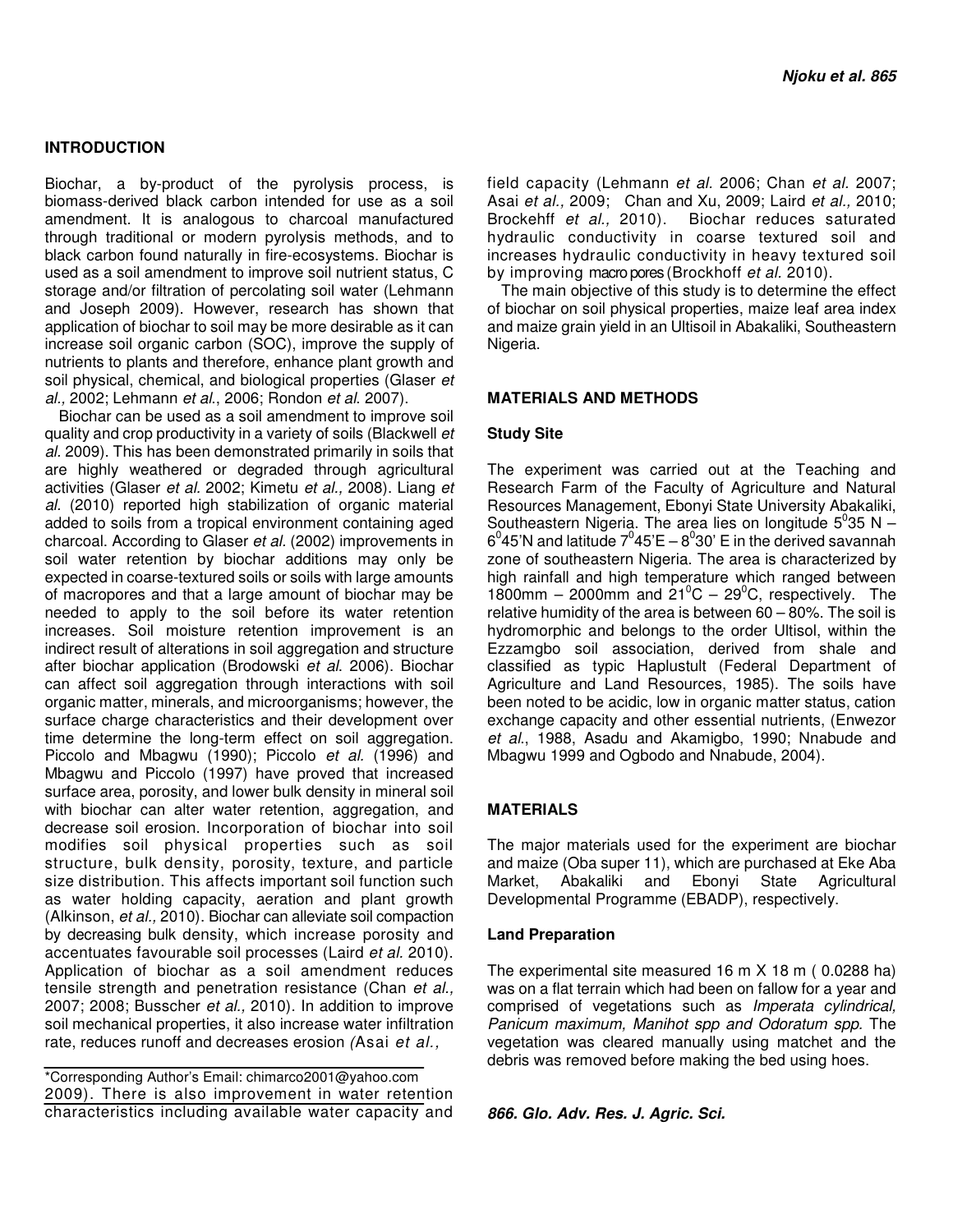# **Experimental Design**

The experiment was laid out in a Randomized Complete Block Design (RCBD) with five replications and four treatments. A total of 20 plots each measuring 3 m X 3 m (9 m<sup>2</sup>) were used for the experiment. Plots were separated by buffer of 0.5 m and each replicate was 1 m apart. Treatments were biochars at  $0, 5, 10$  and 15tha<sup>-1</sup>. Treatments were uniformly incorporated to the plots after making the bed using hoes. Two maize seeds (var. Oba super 11) were planted per hole 2 weeks after treatment application. Planting was done at a spacing of 25 cm within rows and 75 cm between rows while the planting depth was 3 cm. The seedlings were thinned down to one plant/stand two weeks after germination (WAG). Lost stands were replaced. Weeding was done manually at three weeks interval till harvest. There was non-application of fertilizers, herbicides and pesticides to the plots. Also, the crop was raised under rainfed system.

# **Soil Sampling**

Initial soil samples were collected randomly from twenty observational points in the site at the depth of  $0 - 20$  cm before the experiment. The samples were thoroughly mixed to form a composite soil sample and used for the determination of soil particle size distribution. Also, core soil samples of 167 cm<sup>2</sup> were collected from three observational points at the depth of 6cm in each plot at 90 days after planting (DAP) and used for determination of soil physical properties.

# **Laboratory Analysis**

Soil sample was analyzed using the following method.

**Bulk density (Bd):** Bulk density was determined using core method (Blake and Hartage, 1986).

**Total porosity (Tp):** This was calculated from bulk density using the formualar:

 $Tp = 100(1 - Bd/Pd)$ ; where Bd = Bulk density, Pd = Particles density and Pd is assumed to be 2.65gcm<sup>-3</sup> (Obi, 2000).

**Hydraulic conductivity**: This was determined as described by Landon (1991).

**Mean weight diameter:** This was determined by calculation as described by Kemper and Rosenau (1986).

**Aggregate stability:** This was determined using the wet sieving method described by Kemper and Rosenau (1986). **Moisture content:** This was determined by calculation as outlined by Obi (2000).

**Particle size distribution:** Particle size distribution was determined from initial soil sample using the Bouyoucous hydrometer method as described by Gee and Bauder (1986).

**Dispersion ratio:** This was determined as outlined by Nkidi-Kizza et al., (1984).

# **Agronomic Parameters**

The following agronomic parameters were taken.

**Plant height:** Seven maize plants per plot were sampled for plant height at 90 days after planting (DAP). Plant height was measured from the ground surface to the tip of the plant using a metre rule.

**Leaf Area Index:** Leaf area index was determined by multiplying length and width of the leaves and constant (0.70)

**Crop yield:** At maturity 7 maize plants per plot were selected and tagged. The grain yields from the tagged plants were harvested, dried to 11 % moisture content. Grains per plot was weighed and then converted to its hectare equivalent.

# **Data Analysis**

Statistical analysis of the data was carried out using the General Linear Model of SAS software for Randomized Complete Block while differences between treatment means were dictated using FLSD (Statistical Analysis System Institute, Inc., 2008).

# **RESULTS**

# **Soil Particle Distribution**

Results of soil particle distribution are as shown in Table 1. The textural class of the studied soil was sandy loam comprising of 98, 182 and 720 gkg $^{-1}$  of clay, silt and sand.

# **Effect of Biochar on Soil Bulk Density, Total Porosity, Dispersion ratio and Hydraulic conductivity**

The effect of biochar on soil bulk density, total porosity, dispersion ratio and hydraulic conductivity is presented in Table 2. The application of biochar shows non-significant (P < 0.05) change in soil bulk density, total porosity, dispersion ratio and hydraulic conductivity among the different rates of treatments application. However, total porosity and hydraulic conductivity observed in the biochar treated plots were higher than that of control. The order of increase in total porosity and hydraulic conductivity varies with an increase in the quantity of biochar application. On the other hand dispersion ratio of 0.72 was recorded for each rate of biochar application. Control recorded the highest soil bulk density of  $1.45$  gcm<sup>-3</sup> while that of biochar treated plots ranged between  $1.35 - 1.38$  gcm<sup>-3</sup>.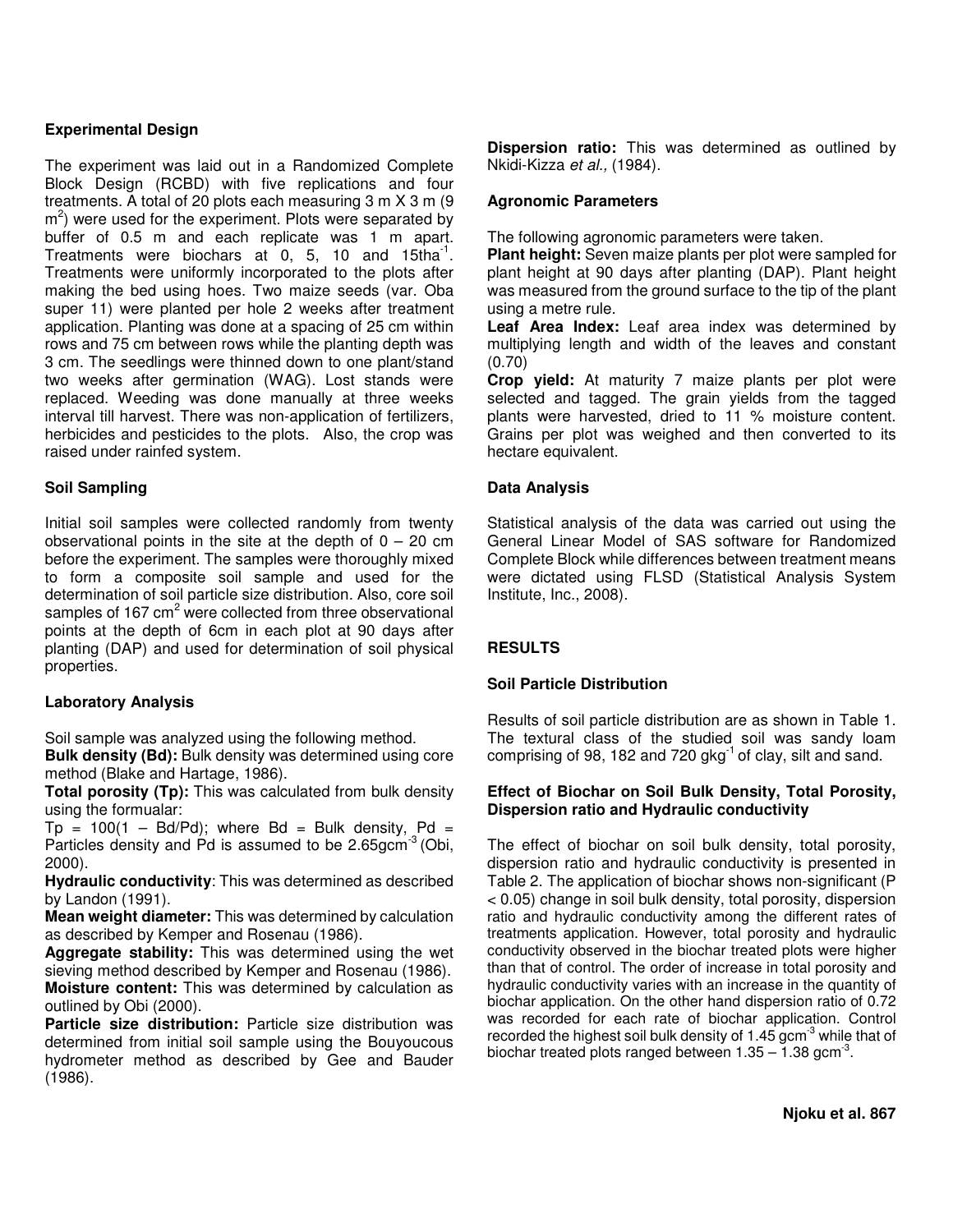**Table 1: Soil Particle Distribution** 

| Soil properties       | Values         |
|-----------------------|----------------|
| Clay                  | 98 $gkg^{-1}$  |
| Silt                  | 182 $gkg^{-1}$ |
| Sand                  | 720 $gkg^{-1}$ |
| <b>Textural class</b> | Sandy loam     |

 **Table 2: Effect of Biochar on Soil Bulk Density, Total Porosity, Dispersal ratio and Hydraulic conductivity** 

| Treatments        | <b>Bulk</b> | Total<br>Density (gcm <sup>-3</sup> ) Porosity $(\%)$ | Dispersal | Ratio     | Hydraulic<br>Conductivity $(cmhr^{-1})$ |
|-------------------|-------------|-------------------------------------------------------|-----------|-----------|-----------------------------------------|
| $T_1$             | 1.45        | 45.28                                                 | 0.72      |           | 42.69                                   |
| T <sub>2</sub>    | 1.38        | 47.92                                                 | 0.72      |           | 42.75                                   |
| $T_3$             | 1.37        | 48.30                                                 | 0.72      |           | 53.11                                   |
| T <sub>4</sub>    | 1.35        | 49.06                                                 | 0.72      |           | 54.61                                   |
| $F$ -LSD $(0.05)$ | <b>NS</b>   | <b>NS</b>                                             |           | <b>NS</b> | <b>NS</b>                               |

Where:  $T_1 = 0$  tha<sup>-1</sup> (Control),  $T_2 = 5$  tha<sup>-1</sup>,  $T_3 = 10$  tha<sup>-1</sup> and  $T_4 = 15$  tha<sup>-1</sup>

# **Effect of Biochar on Soil Aggregate Stability, Mean Weight Diameter and Moisture Content.**

Results of effect of biochar on soil aggregate stability, mean weight diameter and moisture content are presented in Table 3. Aggregate stability significantly  $(P < 0.05)$ increased with amendment of  $T_1$  (3.41),  $T_2$  (4.81),  $T_3$  (7.04) and  $T_4$  (8.32). The highest aggregate stability observed in  $T_4$ was higher than aggregate stability in control by 144%. On other hand there was non-significant ( $P < 0.05$ ) changes in mean weight diameter and moisture content observed in the various treatment observed. Lowest mean weight diameter of 2.60 mm was observed in control whereas that of biochar treated plots ranged between 2.68 – 2.79 mm. The order of increase in moisture content was  $T_3 > T_2 > T_1 > T_4$ .

## **Effect of Bioachar on Maize Height, Leaf Area Index and Maize Grain Yield**

Table 4 shows the effect of biochar on maize height, leaf area index and maize grain yield. The application of biochar significantly ( $P < 0.05$ ) increase maize height, leaf area **868. Glo. Adv. Res. J. Agric. Sci.** 

index and maize grain yield relative to control. Also, the higher the quantity of biochar applied, the higher the maize height, leaf area index and maize grain yield observed. The lowest maize height of 1.10 m was observed in control. The observed maize height in control was lower than maize height in  $T_2$ ,  $T_3$  and  $T_4$  by 26, 41 and 74%, respectively. The order of increase in leaf area index was  $T_4 > T_3 > T_2 > T_1$ . Control recorded the lowest maize grain yield of 0.51 tha<sup>-</sup> which was lower than maize grain yield in  $T_2$ ,  $T_3$  and  $T_4$  by 4, 18 and 31, respectively.

# **DISCUSSION**

### **Soil Physical Properties**

The result of soil particle distribution showed that the soil studied is sandy loam comprising of clay  $(98 \text{ gkg}^{-1})$ , silt  $(182 \text{ gkg}^{-1})$ gkg<sup>-1</sup>) and sand (720 gkg-<sup>1</sup>). Sandy loam is highly permeable and allows large quantities of leachates to pass through it (Anikwe and Nwobodo, 2002). This high permeability has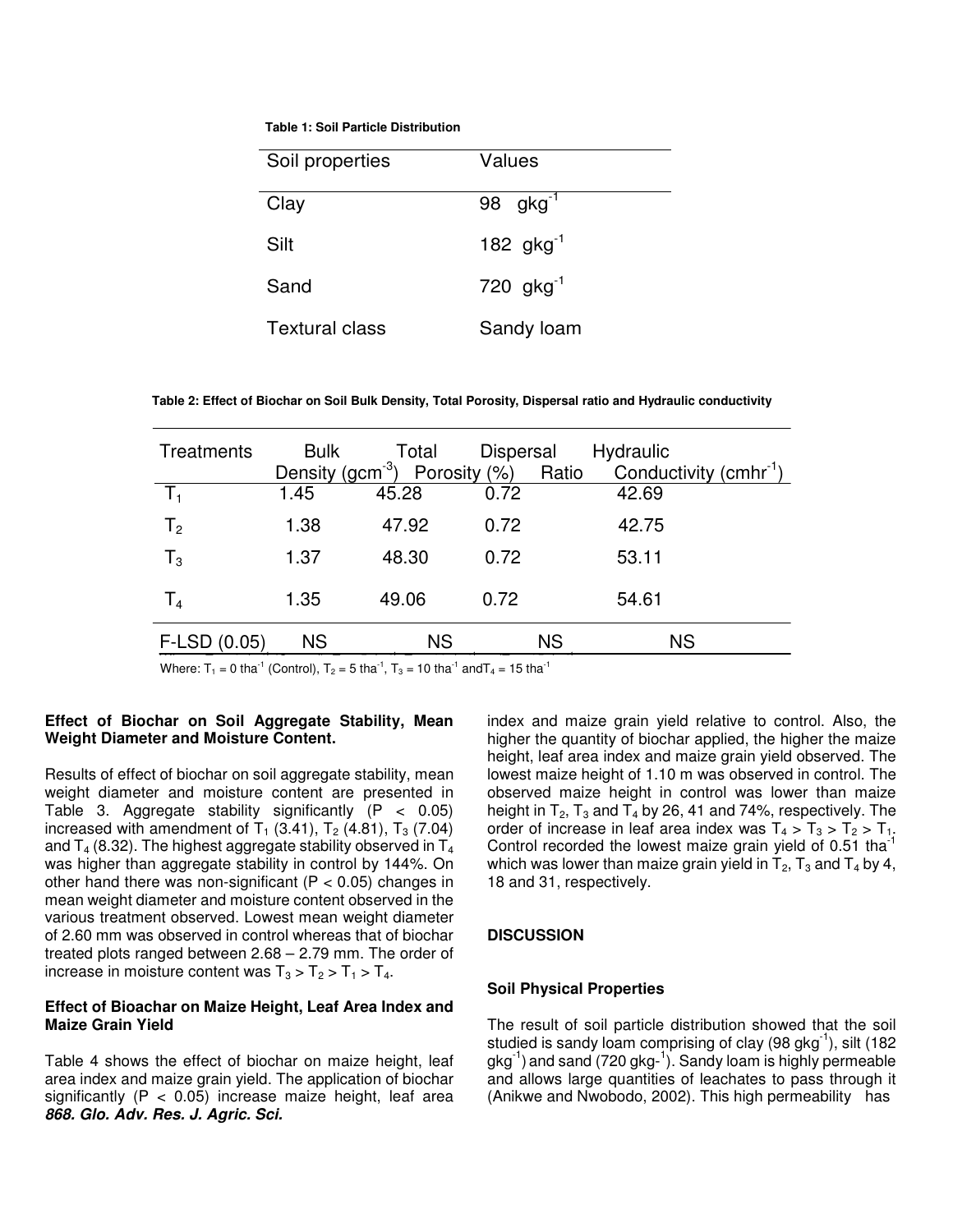|                | Treatments Aggregate |               | Moisture<br>Mean weight |  |
|----------------|----------------------|---------------|-------------------------|--|
|                | Stability (%)        | Diameter (mm) | Content (%)             |  |
| $T_1$          | 3.41                 | 2.60          | 24.00                   |  |
| T <sub>2</sub> | 4.81                 | 2.68          | 24.55                   |  |
| $T_3$          | 7.04                 | 2.72          | 24.56                   |  |
| T <sub>4</sub> | 8.32                 | 2.79          | 21.85                   |  |
| FLSD (0.05)    | 1.09                 | <b>NS</b>     | <b>NS</b>               |  |

Where:  $T_1 = 0$  tha<sup>-1</sup> (Control),  $T_2 = 5$  tha<sup>-1</sup>,  $T_3 = 10$  tha<sup>-1</sup> and  $T_4 = 15$  tha<sup>-1</sup>

#### **Table 4: Effect of Biochar on Plant Height, Leaf Area Index and Grain**

| Yield          |                     |                                |             |
|----------------|---------------------|--------------------------------|-------------|
| Treatments     | Maize height<br>(m) | Leaf area index<br>tha $^{-1}$ | Grain yield |
| $T_1$          | 1.10                | 2.83                           | 0.51        |
| T <sub>2</sub> | 1.39                | 3.68                           | 0.53        |
| $T_3$          | 1.55                | 4.58                           | 0.60        |
| T <sub>4</sub> | 1.91                | 5.27                           | 0.67        |
| FLSD (0.05)    | 0.29                | 0.91                           | 0.34        |

made the soil to be low in plant nutrients (Enwezor et al., 1988, Asadu and Akamigbo, 1990, Nnabude and Mbagwu 1999 and Ogbodo and Nnabude, 2004). Hence, the need for biochar amendments which acoording to Alkinson et al. (2010) improves soil physical properties such as soil structure, bulk density, porosity, texture, and particle size distribution and affects important soil function such as water holding capacity, aeration and plant growth. The application of biochar shows non-significant ( $P < 0.05$ ) change in soil bulk density, total porosity, dispersion ratio and hydraulic conductivity among the different treatment rates (Table 2). Although, total porosity and hydraulic conductivity observed in the biochar treated plots were higher than that of control while bulk density observed in treated plots were lower than that of control. The order of increase in total porosity and hydraulic conductivity and

<del>Yould be a</del>

decrease in bulk density varies with an increase in the quantity of biochar application. Jein and Wang (2013) studying the effects of biochar on soil properties and erosion of potential in a highly weathered soil indicated a significant decrease in bulk density and an increase in porosity and saturated hydraulic conductivity. The decrease in bulk density and increase in total porosity in the biochar amended soils might be caused by physical dilution effects which agreed with Busscher et al. (2011) who indicated that increasing total organic carbon by the addition of organic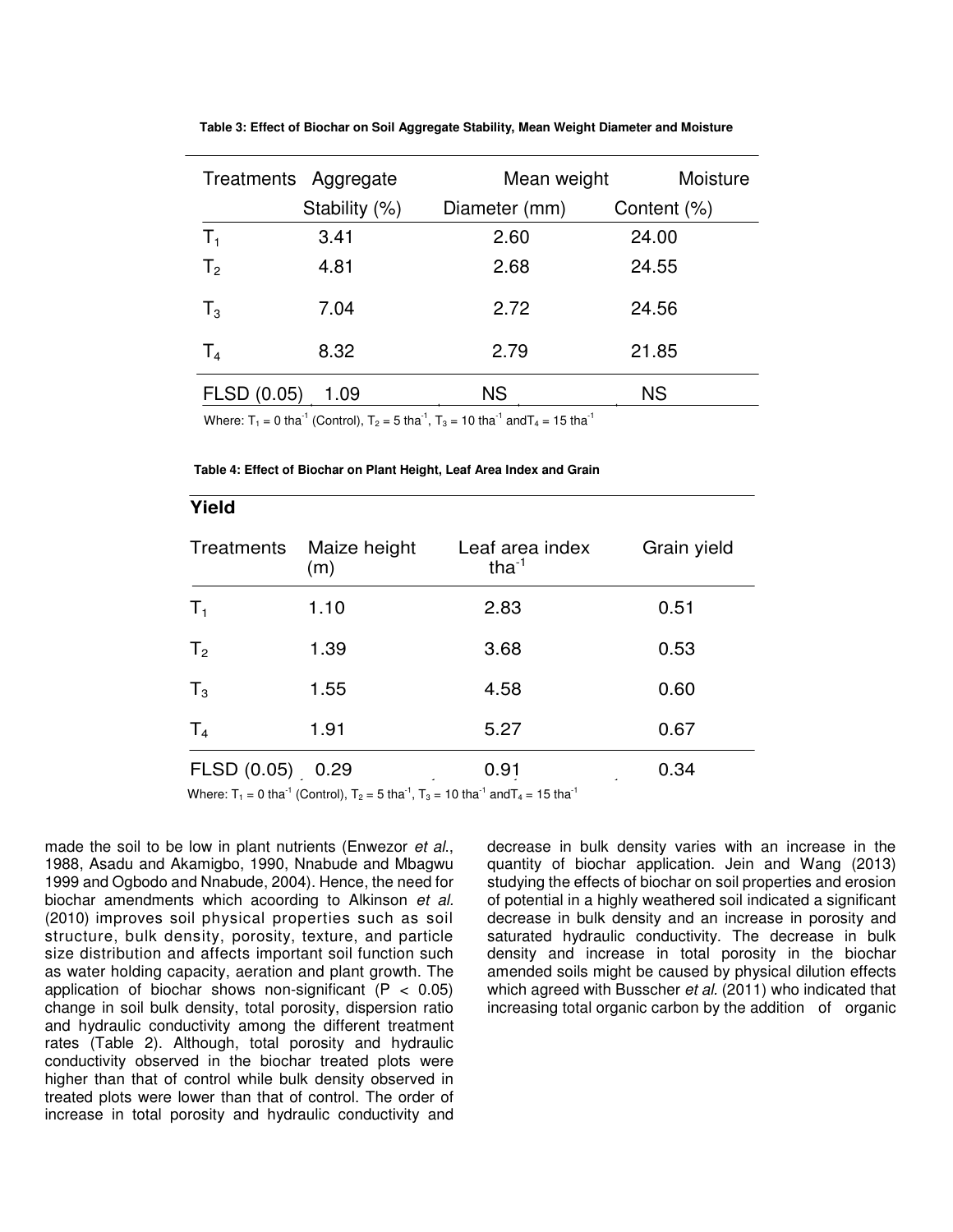amendments in soils could significantly decrease bulk density. Furthermore, the decrease in bulk density of the biochar-amended soils appears to have also been the result of alteration of soil aggregate sizes, as shown by Tejada and Gonzalez (2007). Table 3 also, showed a significant (P  $\lt$ 0.05) increase in aggregate stability and non-significant (P < 0.05) increase in mean weight diameter and moisture content observed in the various rates of biochar applied. The incorporated biochar could function as a binding agent that connects soil micro-aggregates to form macro-aggregates. The oxidized biochar surface, which included hydroxyl groups and carboxylic groups, could adsorb soil particles and clays to form macro-aggregates (Jein and Wang, 2013). Also, Asai et al. (2009) indicated that the incorporation of biochar into crop-growing soils changed the pore-size distribution, which increased water permeability. The increase in mean weight diameter of the soil aggregates of the biochar-amended soils could be attributed to an increase in the amount of oxidized functional groups after mineralization of the biochar (Cheng et al., 2006), which facilitated flocculation of both the soil particles and the biochar. Liu et al. (2012) showed that soil aggregate sizes and stability could be significantly increased through the addition of biochar to the soil, especially for the silt loam soil and is in support of the current study.

# **Agronomic Parameter**

Table 4 showed that the application of biochar significantly (P < 0.05) increased maize plant height, leaf area index and maize grain yield relative to control and that, the maize height, leaf area index and maize grain yield obtained increased with an increase in the biochar rate application. The improvement in agronomic parameters may be attributed to the fact that the incorporation of biochar into crop-growing soils changed the pore-size distribution (Asai et al., 2009) thereby making the pores to serve as a shield by protecting biochar decomposing microbes from predation and desiccation while the organic matter adsorbed to biochar provides energy and mineral nutrient requirements for crop growth (Warnock et al., 2007; Saito and Muramoto, 2002). Similarly, according to Blackwell et al. (2009) biochar can be used as a soil amendment to improve soil quality and crop productivity in a variety of soils. This has been supported by studies carried out in soils that are highly weathered or degraded through agricultural activities (Glaser et al. 2002; Kimetu et al. 2008).

### **CONCLUSION**

This study showed the effect of biochar application in selected soil physical properties and maize yield in an **Njoku et al. 869**  Ultisol in Southeastern Nigeria. Results show that the effect of biochar was higher on crop parameters than soil physical properties as significant ( $P < 0.05$ ) changes were observed in all the crop parameters studied. On the other hand, there were non-significant ( $P < 0.05$ ) changes in most of the soil physical parameters studied relative to control. This may be attributed from the fact that the study lasted for a year and the biochar rates used were lower than 15 tha $^{-1}$ . Therefore, higher rates of biochar application and more long-term researches are needed to facilitate the understanding of effects of biochar on soil physical properties as it is envisage that such research will indicate more significant effects of biochar on soil physical properties.

#### **REFERENCES**

- Anikwe MAN, Nwobodo KCA (2002). Longterm effect of municipal wastes disposal on soil properties and conductivity of sites used for urban agriculture in Abakaliki, Nigeria. Bioresource Technology 83, 241 - 250.
- Asadu CLA, Akamigbo FOR (1990). Relative contribution of organic matter and clay fractions location exchange capacity of soils in southern Nigeria. Bamaeu journal of Agricultural Research 7: 17 - 23.
- Asai H, Samson BK, Stephan HM, Songyikhangsuthor K, Homma K, Kiyono Y, Inoue Y, Shirsiwa T, Horie T (2009). Biochar amendment techniques for upland rice production in Northern Laos 1. Soil physical properties, leaf SPAD and grain yield. Field Crops Research 111, 81-89.
- Atkinson CJ, Fitzgerald JD, Hipps NA (2010). Potential mechanisms for achieving agricultural benefits from biochar application to temperature soils: a review. Plant and Soil 337, 1-18.
- Blackwell P, Reithmuller G, Collins MM (2009). Biochar applications to soil. In Biochar for environmental management : Science and Technology Eds. J. Lehmann and S. Joseph. Earthscan, London ; Sterling, VA, pp.  $207 - 226$ .
- Blake GR, Hartage KH (1986). Bulk Density In: Klute A. (ED). Methods of soil analysis part 1; American Society of Agronomy No. 9 Madison, Wisconsin, 365 – 375.
- Brockhoff SR, Christian NE, Killorn RJ, Horton R, Davis DD (2010). Physical and mineral-nutrition properties of sand-base turf grass root zones amended with biochar. Agronomy Journal 102, 1627 - 1631.
- Brodowski S, John B, Flessa H, Amelung W (2006). Aggregate-occluded black carbon in soil. European Journal of Soil Science 57: 539 – 546.
- Busscher W, Novak JM, Ahmedna M (2011). Physical effects of organic matter amendment of a southeastern US coastal loamy sand. Soil Science 176, 661– 667.
- Busscher WJ, Novak JM, Evans DE, Watts DW, Niandou MAS, Ahmendna M (2010). Influence of pecan biochar on physical properties of a Norfolk loamy sand. Soil Science, 175:10 - 14.
- Chan K, Xu Z (2009). Biochar: nutrient properties and their enhancement. in 'biochar for environmental management: Science and Technology. (Eds J Lehmann and S Joseph) pp. 53-66. (Earthscan: London, UK).
- Chan KY, Zwieten VL, Meszaros I, Dowine A, Joseph S (2007). Agronomic value of greenwaste biochar as a soil amendment. Aust J Soil Res 45:629 – 634.
- Chan KY, Zwieten VL, Meszaros I, Dowine A, Joseph S (2008). Using poultry litter biochars as soil amendments. Aust J Soil Res 46:437– 444.
- Cheng CH, Lehmann J, Thies JE, Burton SD, Engelhard MH (2006). Oxidation of black carbon by biotic and abiotic processes. Organic Geochemistry 37, 1477–1488.
- Enwezor WO, Ohiri AC, Opuwaribo EE, Udoh EJ (1988). A review of fertilizer use of crops in Southeastern Zone of Nigeria. Fertilizer Procurement and Distribution Department, Lagos.

**870. Glo. Adv. Res. J. Agric. Sci.**